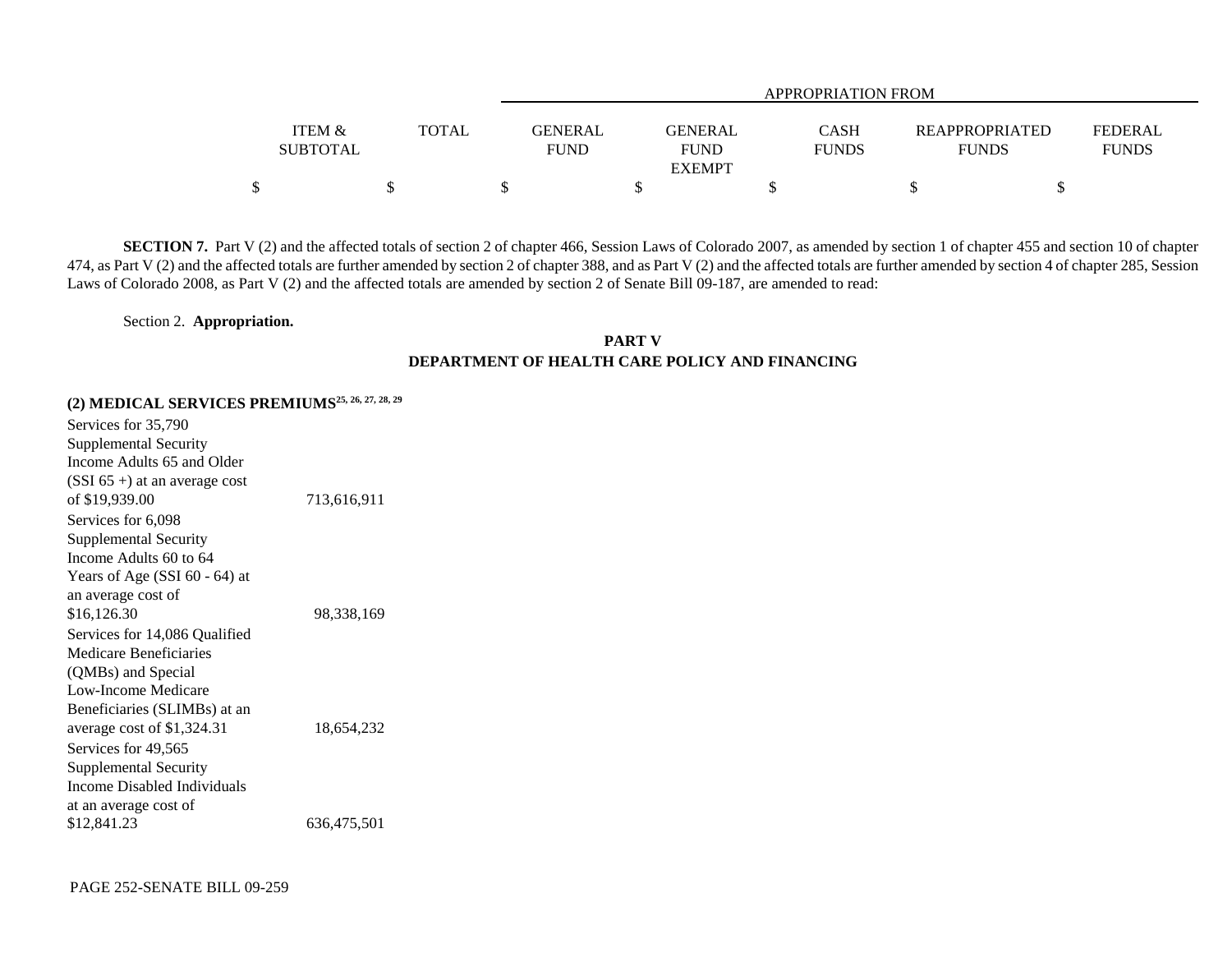|                                                                                                                                                        |                                      |               | APPROPRIATION FROM |                               |    |                                                |                             |                   |                                       |                         |                                |
|--------------------------------------------------------------------------------------------------------------------------------------------------------|--------------------------------------|---------------|--------------------|-------------------------------|----|------------------------------------------------|-----------------------------|-------------------|---------------------------------------|-------------------------|--------------------------------|
|                                                                                                                                                        | <b>ITEM &amp;</b><br><b>SUBTOTAL</b> | <b>TOTAL</b>  |                    | <b>GENERAL</b><br><b>FUND</b> |    | <b>GENERAL</b><br><b>FUND</b><br><b>EXEMPT</b> | <b>CASH</b><br><b>FUNDS</b> |                   | <b>REAPPROPRIATED</b><br><b>FUNDS</b> |                         | <b>FEDERAL</b><br><b>FUNDS</b> |
| $\$$                                                                                                                                                   | $\$$                                 |               | \$                 |                               | \$ |                                                | $\$$                        |                   | \$                                    | $\$$                    |                                |
| Services for 43,972<br>Categorically Eligible<br>Low-income Adults at an<br>average cost of \$4,395.00<br>Services for 5,895 Baby Care                 | 193,257,113                          |               |                    |                               |    |                                                |                             |                   |                                       |                         |                                |
| Program Adults at an<br>average cost of \$9,116.03<br>Services for 271 Breast and<br><b>Cervical Cancer Treatment</b><br>Clients at an Average Cost of | 53,738,989                           |               |                    |                               |    |                                                |                             |                   |                                       |                         |                                |
| \$24,948.51<br>Services for 8,567 Expansion<br>Health Care Low-Income<br>Adult Clients at an Average                                                   | 6,761,046                            |               |                    |                               |    |                                                |                             |                   |                                       |                         |                                |
| Cost of \$2,152.39<br>Services for 198,500 Eligible<br>Children at an average cost                                                                     | 18,439,505                           |               |                    |                               |    |                                                |                             |                   |                                       |                         |                                |
| of \$1,731.09<br>Services for 16,572 Foster<br>Children at an average cost                                                                             | 343,620,691                          |               |                    |                               |    |                                                |                             |                   |                                       |                         |                                |
| of \$3,681.61<br>Services for 3,972<br>Non-Citizens at an average                                                                                      | 61,011,590                           |               |                    |                               |    |                                                |                             |                   |                                       |                         |                                |
| cost of \$13,692.27                                                                                                                                    | 54,385,696                           | 2,198,299,443 |                    | 691,798,528<br>637,955,821    |    | 327,500,000<br>381, 342, 707                   |                             | $466,523^{\circ}$ |                                       | 77,098,627 <sup>b</sup> | 1,101,435,765                  |